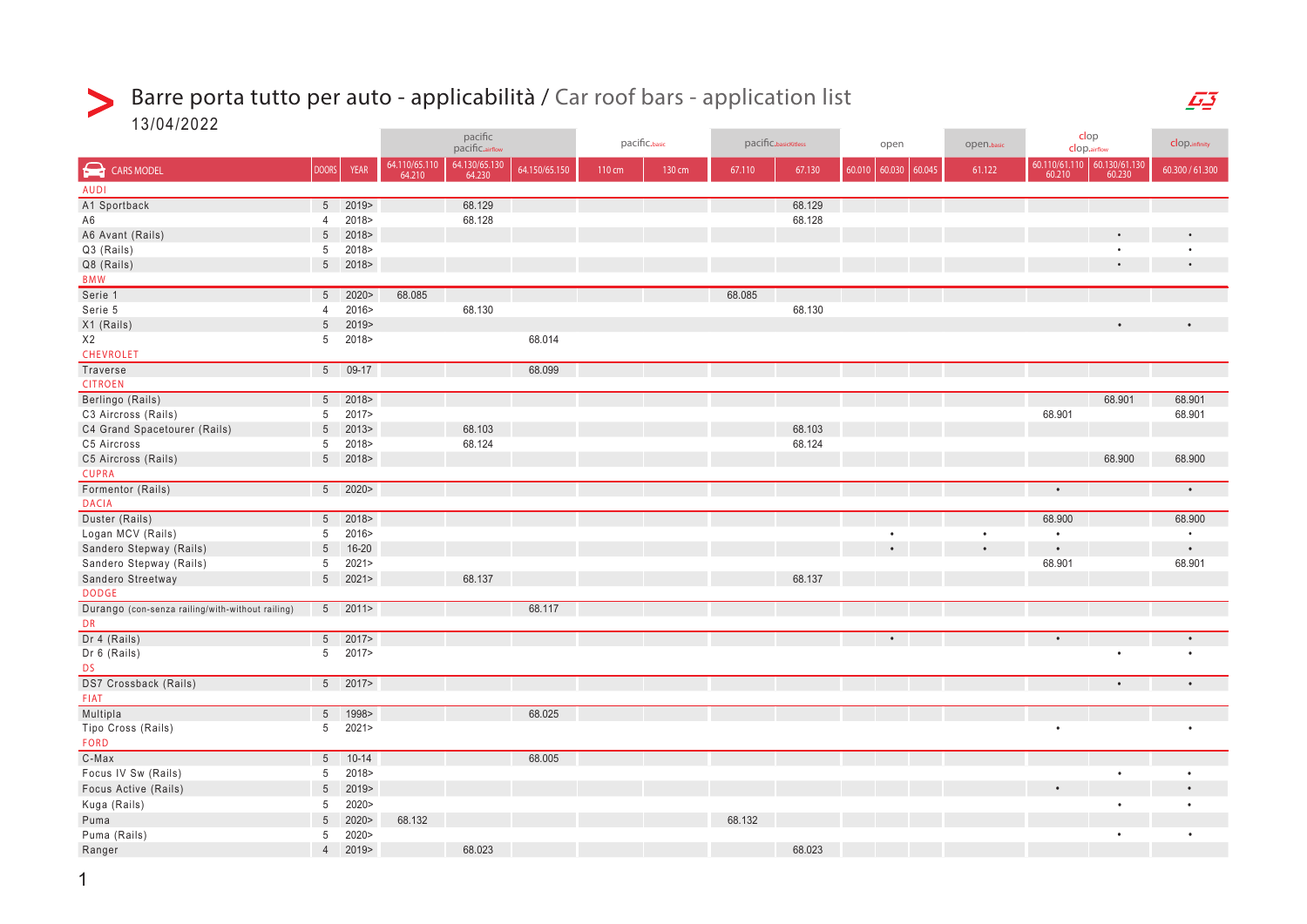

## Barre porta tutto per auto - applicabilità / Car roof bars - application list

|                                            |                 |             |                         | pacific<br>pacific.airflow |               | pacific.basic |        | pacific.basicKitless |        | open   |                  | open.basic | clop<br><b>clop.airFlow</b> |                             | clop.infinity   |
|--------------------------------------------|-----------------|-------------|-------------------------|----------------------------|---------------|---------------|--------|----------------------|--------|--------|------------------|------------|-----------------------------|-----------------------------|-----------------|
| $\blacktriangleright$<br><b>CARS MODEL</b> | <b>DOORS</b>    | <b>YEAR</b> | 64.110/65.110<br>64.210 | 64.130/65.130<br>64.230    | 64.150/65.150 | 110 cm        | 130 cm | 67.110               | 67.130 | 60.010 | 60.030<br>60.045 | 61.122     |                             | 60.110/61.110 60.130/61.130 | 60.300 / 61.300 |
| Ranger (Rails)                             | 4               | 2019>       |                         |                            |               |               |        |                      |        |        | $\bullet$        |            |                             | $\bullet$                   | $\bullet$       |
| S-Max                                      | $5\phantom{.0}$ | 2015>       |                         |                            | 68.005        |               |        |                      |        |        |                  |            |                             |                             |                 |
| S-Max (Rails)                              | $5\phantom{.0}$ | 2019>       |                         |                            |               |               |        |                      |        |        |                  |            |                             |                             | $\bullet$       |
| Tourneo Courier (Rails)                    | $\sqrt{5}$      | $14 - 18$   |                         |                            |               |               |        |                      |        |        |                  |            |                             |                             | $\bullet$       |
| Tourneo Courier (Rails)                    | $5\overline{)}$ | 2018>       |                         |                            |               |               |        |                      |        |        |                  |            |                             |                             | $\bullet$       |
| <b>Transit Courier (Rails)</b>             |                 | 5 2016>     |                         |                            |               |               |        |                      |        |        |                  |            |                             |                             | $\bullet$       |
| <b>HYUNDAI</b>                             |                 |             |                         |                            |               |               |        |                      |        |        |                  |            |                             |                             |                 |
| Bayon (Rails)                              | $5\overline{)}$ | 2021        |                         |                            |               |               |        |                      |        |        |                  |            |                             |                             | $\bullet$       |
| i10                                        | $5\overline{)}$ | 2020>       |                         | 68.140                     |               |               |        |                      | 68.140 |        |                  |            |                             |                             |                 |
| i20                                        | $5\phantom{.0}$ | 2020        |                         | 68.140                     |               |               |        |                      | 68.140 |        |                  |            |                             |                             |                 |
| Tucson (Rails)                             |                 | 5 2020>     |                         |                            |               |               |        |                      |        |        |                  |            |                             |                             |                 |
| <b>HONDA</b>                               |                 |             |                         |                            |               |               |        |                      |        |        |                  |            |                             |                             |                 |
| CR-V (Rails)                               |                 | $5 \t2017$  | 68.126                  |                            |               |               |        | 68.126               |        |        |                  |            |                             |                             |                 |
| FR-V                                       | $5\phantom{.0}$ | 2004 >      |                         |                            | 68.008        |               |        |                      |        |        |                  |            |                             |                             |                 |
| Jazz Crosstar (Rails)                      |                 | 5 2020>     |                         |                            |               |               |        |                      |        |        |                  |            | 68.901                      |                             | 68.901          |
| <b>JAGUAR</b>                              |                 |             |                         |                            |               |               |        |                      |        |        |                  |            |                             |                             |                 |
| F-Pace (Rails)                             |                 | $5 \t2016$  |                         |                            |               |               |        |                      |        |        |                  |            |                             |                             | $\bullet$       |
| XF Sportbrake (Rails)                      |                 | 5 2017>     |                         |                            |               |               |        |                      |        |        |                  |            |                             | $\bullet$                   |                 |
| <b>JEEP</b>                                |                 |             |                         |                            |               |               |        |                      |        |        |                  |            |                             |                             |                 |
| Compass (Rails)                            |                 | $5$ 2017>   | 68.126                  |                            |               |               |        | 68.126               |        |        |                  |            |                             |                             |                 |
| Grand Cherokee                             | $5\phantom{.0}$ | 2011        |                         |                            | 68.111        |               |        |                      |        |        |                  |            |                             |                             |                 |
| Renegade                                   |                 | 5 2018>     |                         | 68.139                     |               |               |        |                      | 68.139 |        |                  |            |                             |                             |                 |
| Wrangler                                   | $\mathbf{3}$    | 2019>       |                         |                            | 68.121        |               |        |                      |        |        |                  |            |                             |                             |                 |
| Wrangler Unlimited                         |                 | 5 2019>     |                         |                            | 68.121        |               |        |                      |        |        |                  |            |                             |                             |                 |
| KIA                                        |                 |             |                         |                            |               |               |        |                      |        |        |                  |            |                             |                             |                 |
| Cee'd                                      |                 | $5 \t2018$  |                         | 68.023                     |               |               |        |                      | 68.023 |        |                  |            |                             |                             |                 |
| Cee'd Sportwagon (Rails)                   | $5\phantom{.0}$ | 2018>       |                         |                            |               |               |        |                      |        |        |                  |            |                             |                             |                 |
| Xcee'd (Rails)                             |                 | 5 2019>     |                         |                            |               |               |        |                      |        |        |                  |            |                             |                             |                 |
| <b>LAND ROVER</b>                          |                 |             |                         |                            |               |               |        |                      |        |        |                  |            |                             |                             |                 |
| Evoque                                     |                 | $5 \t 2019$ |                         | 68.021                     |               |               |        |                      | 68.021 |        |                  |            |                             |                             |                 |
| Velar (Rails)                              |                 | 5 2017>     |                         |                            |               |               |        |                      |        |        |                  |            |                             | $\bullet$                   | $\bullet$       |
| LEXUS                                      |                 |             |                         |                            |               |               |        |                      |        |        |                  |            |                             |                             |                 |
| $\sum$ Rx 450 (Rails)                      |                 | $5 \t2015$  |                         |                            |               |               |        |                      |        |        |                  |            |                             | $\bullet$                   | $\bullet$       |
| UX (Rails)                                 |                 | 5 2018>     |                         |                            |               |               |        |                      |        |        |                  |            | $\bullet$                   |                             | $\bullet$       |
| <b>MAZDA</b>                               |                 |             |                         |                            |               |               |        |                      |        |        |                  |            |                             |                             |                 |
| $\overline{3}$                             |                 | $5 \t2019$  |                         | 68.003                     |               |               |        |                      | 68.003 |        |                  |            |                             |                             |                 |
| $CX-5$                                     |                 | 5 2017>     |                         | 68.003                     |               |               |        |                      | 68.003 |        |                  |            |                             |                             |                 |
| <b>MERCEDES</b>                            |                 |             |                         |                            |               |               |        |                      |        |        |                  |            |                             |                             |                 |
| Classe A                                   |                 | $5 \t 2018$ | 68.006                  |                            |               |               |        | 68.006               |        |        |                  |            |                             |                             |                 |
| Classe B                                   | $5\overline{)}$ | 2018>       |                         | 68.006                     |               |               |        |                      | 68.006 |        |                  |            |                             |                             |                 |
| Classe E                                   | $\overline{4}$  | 2016        |                         | 68.007                     |               |               |        |                      | 68.007 |        |                  |            |                             |                             |                 |
| Classe E Coupè                             | 2               | 2017>       | 68.007                  |                            |               |               |        | 68.007               |        |        |                  |            |                             |                             |                 |
| <b>CLA Shooting Brake</b>                  | $5\phantom{.0}$ | 2015        | 68.006                  |                            |               |               |        | 68.006               |        |        |                  |            |                             |                             |                 |
| CLS                                        | 4               | 2017        |                         | 68.007                     |               |               |        |                      | 68.007 |        |                  |            |                             |                             |                 |
| EQA (Rails)                                | 5 <sup>5</sup>  | 2021        |                         |                            |               |               |        |                      |        |        |                  |            |                             |                             |                 |
|                                            |                 |             |                         |                            |               |               |        |                      |        |        |                  |            |                             |                             |                 |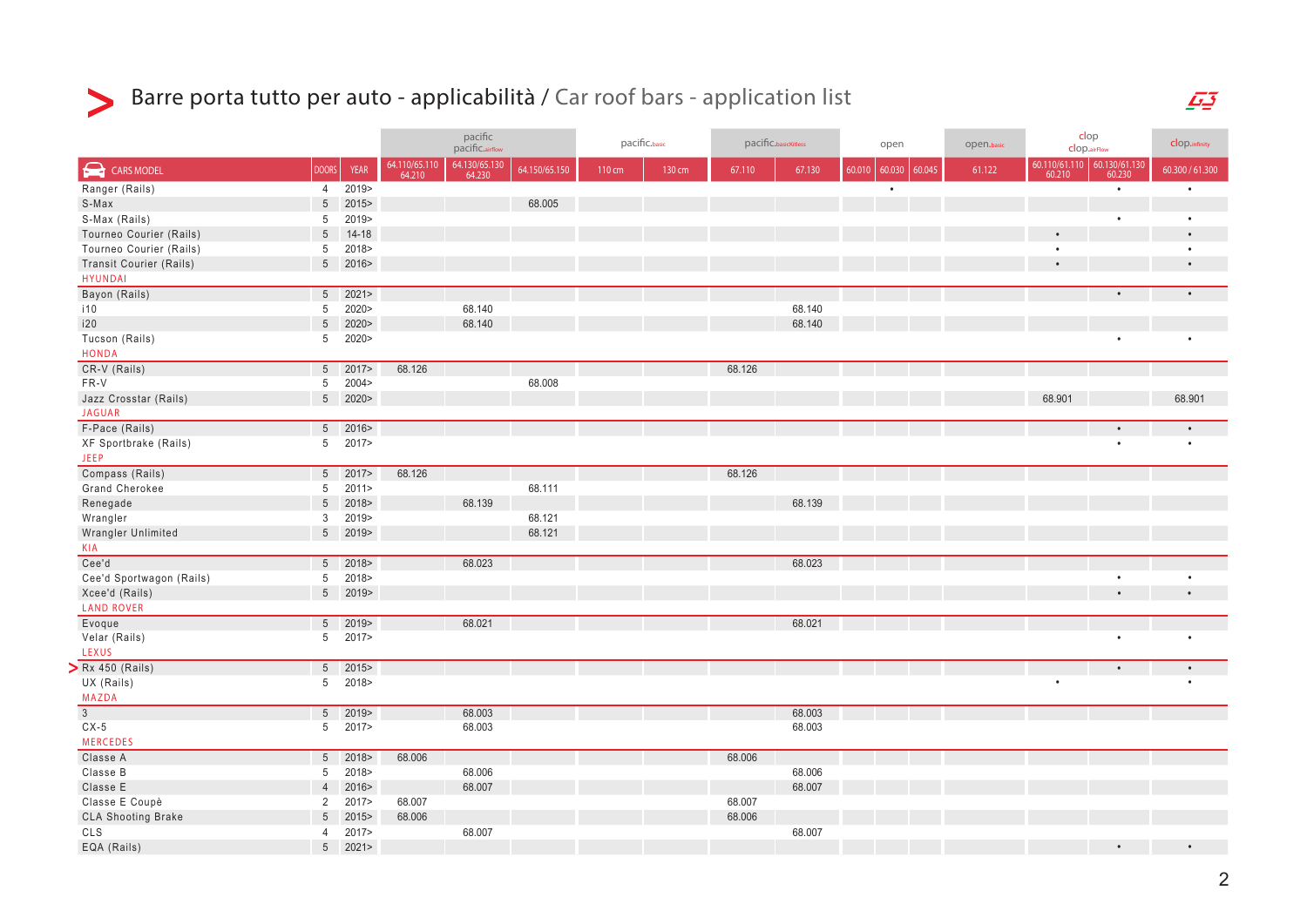

## Barre porta tutto per auto - applicabilità / Car roof bars - application list

|                       |                 |             | pacific<br>pacific.airflow |                         |               | pacific.basic |        | pacific.basicKitless |        | open      |        |        | open.basic | clop<br>clop.airflow    |                         | clop.infinity   |
|-----------------------|-----------------|-------------|----------------------------|-------------------------|---------------|---------------|--------|----------------------|--------|-----------|--------|--------|------------|-------------------------|-------------------------|-----------------|
| CARS MODEL            | <b>DOORS</b>    | <b>YEAR</b> | 64.110/65.110<br>64.210    | 64.130/65.130<br>64.230 | 64.150/65.150 | 110 cm        | 130 cm | 67.110               | 67.130 | 60.010    | 60.030 | 60.045 | 61.122     | 60.110/61.110<br>60.210 | 60.130/61.130<br>60.230 | 60.300 / 61.300 |
| GLA (Rails)           | 5 <sup>5</sup>  | 2020>       |                            |                         |               |               |        |                      |        |           |        |        |            |                         | $\bullet$               | $\bullet$       |
| GLB (Rails)           | 5               | 2019        |                            |                         |               |               |        |                      |        |           |        |        |            |                         |                         |                 |
| GLC Coupè             | 5               | 2016>       |                            | 68.007                  |               |               |        |                      | 68.007 |           |        |        |            |                         |                         |                 |
| GLE                   | 5               | 2018>       |                            | 68.006                  |               |               |        |                      | 68.006 |           |        |        |            |                         |                         |                 |
| GLE (Rails)           | 5               | 2018>       |                            |                         |               |               |        |                      |        |           | ٠      |        |            |                         |                         |                 |
| <b>MITSUBISHI</b>     |                 |             |                            |                         |               |               |        |                      |        |           |        |        |            |                         |                         |                 |
| Asx (Rails)           | $5\phantom{.0}$ | 2019>       |                            |                         |               |               |        |                      |        |           |        |        |            |                         | $\bullet$               |                 |
| Eclipse Cross (Rails) | 5               | 2017>       |                            |                         |               |               |        |                      |        |           |        |        |            |                         | $\bullet$               |                 |
| <b>NISSAN</b>         |                 |             |                            |                         |               |               |        |                      |        |           |        |        |            |                         |                         |                 |
| Juke                  |                 | $5 - 2020$  |                            | 68.141                  |               |               |        |                      | 68.141 |           |        |        |            |                         |                         |                 |
| Qashqai (Rails)       | 5               | 2021        |                            |                         |               |               |        |                      |        |           |        |        |            |                         | $\bullet$               | $\bullet$       |
| OPEL                  |                 |             |                            |                         |               |               |        |                      |        |           |        |        |            |                         |                         |                 |
| Corsa                 |                 | 5 2019>     |                            | 68.134                  |               |               |        |                      | 68.134 |           |        |        |            |                         |                         |                 |
| Combo Life (Rails)    | 5               | 2018>       |                            |                         |               |               |        |                      |        |           |        |        |            |                         | 68.901                  | 68.901          |
| Crossland X (Rails)   |                 | 5 2017>     |                            |                         |               |               |        |                      |        |           |        |        |            |                         | $\bullet$               | $\bullet$       |
| <b>PEUGEOT</b>        |                 |             |                            |                         |               |               |        |                      |        |           |        |        |            |                         |                         |                 |
| 508 Sw (Rails)        |                 | 5 2018>     |                            |                         |               |               |        |                      |        |           |        |        |            |                         | $\bullet$               | $\bullet$       |
| 208                   | $5\phantom{.0}$ | 2019>       |                            | 68.134                  |               |               |        |                      | 68.134 |           |        |        |            |                         |                         |                 |
| 2008                  | 5               | 2020        |                            | 68.138                  |               |               |        |                      | 68.138 |           |        |        |            |                         |                         |                 |
| 2008 (Rails)          | 5               | 2019>       |                            |                         |               |               |        |                      |        |           |        |        |            |                         | $\bullet$               | $\bullet$       |
| 3008                  | 5               | 2016        |                            | 68.127                  |               |               |        |                      | 68.127 |           |        |        |            |                         |                         |                 |
| Rifter (Rails)        | 5               | 2018>       |                            |                         |               |               |        |                      |        |           |        |        |            |                         | 68.901                  | 68.901          |
| RENAULT               |                 |             |                            |                         |               |               |        |                      |        |           |        |        |            |                         |                         |                 |
| Captur                | 5 <sup>5</sup>  | 2020        | 68.136                     |                         |               |               |        | 68.136               |        |           |        |        |            |                         |                         |                 |
| Clio V                | 5               | 2019>       |                            | 68.135                  |               |               |        |                      | 68.135 |           |        |        |            |                         |                         |                 |
| <b>SEAT</b>           |                 |             |                            |                         |               |               |        |                      |        |           |        |        |            |                         |                         |                 |
| Tarraco (Rails)       |                 | $5 - 2018$  |                            |                         |               |               |        |                      |        |           |        |        |            |                         |                         | $\bullet$       |
| <b>SKODA</b>          |                 |             |                            |                         |               |               |        |                      |        |           |        |        |            |                         |                         |                 |
| Kamiq (Rails)         |                 | 5 2019>     |                            |                         |               |               |        |                      |        |           |        |        |            | $\bullet$               |                         | $\bullet$       |
| Karoq (Rails)         | 5               | 2017>       |                            |                         |               |               |        |                      |        |           |        |        |            |                         | $\bullet$               | $\bullet$       |
| Octavia Wagon (Rails) | 5 <sup>5</sup>  | 2020>       |                            |                         |               |               |        |                      |        |           |        |        |            |                         |                         | $\bullet$       |
| SSANGYONG             |                 |             |                            |                         |               |               |        |                      |        |           |        |        |            |                         |                         |                 |
| Korando (Rails)       |                 | 5 2019>     |                            |                         |               |               |        |                      |        |           |        |        |            |                         | 68.901                  | 68.901          |
| SUBARU                |                 |             |                            |                         |               |               |        |                      |        |           |        |        |            |                         |                         |                 |
| Forester (Rails)      | 5 <sup>5</sup>  | 2019>       |                            |                         |               |               |        |                      |        | $\bullet$ |        |        |            |                         |                         |                 |
| Impreza               | $\overline{4}$  | 2016>       |                            | 68.041                  |               |               |        |                      | 68.041 |           |        |        |            |                         |                         |                 |
| XV (Rails)            |                 | 5 2018>     |                            |                         |               |               |        |                      |        |           |        |        |            |                         |                         | $\bullet$       |
| <b>SUZUKI</b>         |                 |             |                            |                         |               |               |        |                      |        |           |        |        |            |                         |                         |                 |
| Across                | $\overline{5}$  | 2020        |                            | 68.131                  |               |               |        |                      | 68.131 |           |        |        |            |                         |                         |                 |
| Jimny                 | 3               | 2018>       |                            |                         | 68.125        |               |        |                      |        |           |        |        |            |                         |                         |                 |
| Swace (Rails)         | $\overline{5}$  | 2021        |                            |                         |               |               |        |                      |        |           |        |        |            |                         |                         |                 |
| Swift                 | 5               | 2017>       | 68.112                     |                         |               |               |        | 68.112               |        |           |        |        |            |                         |                         |                 |
| <b>TOYOTA</b>         |                 |             |                            |                         |               |               |        |                      |        |           |        |        |            |                         |                         |                 |
| Corolla SW (Rails)    |                 | $5 \t2019$  |                            |                         |               |               |        |                      |        |           |        |        |            | $\bullet$               |                         | $\bullet$       |